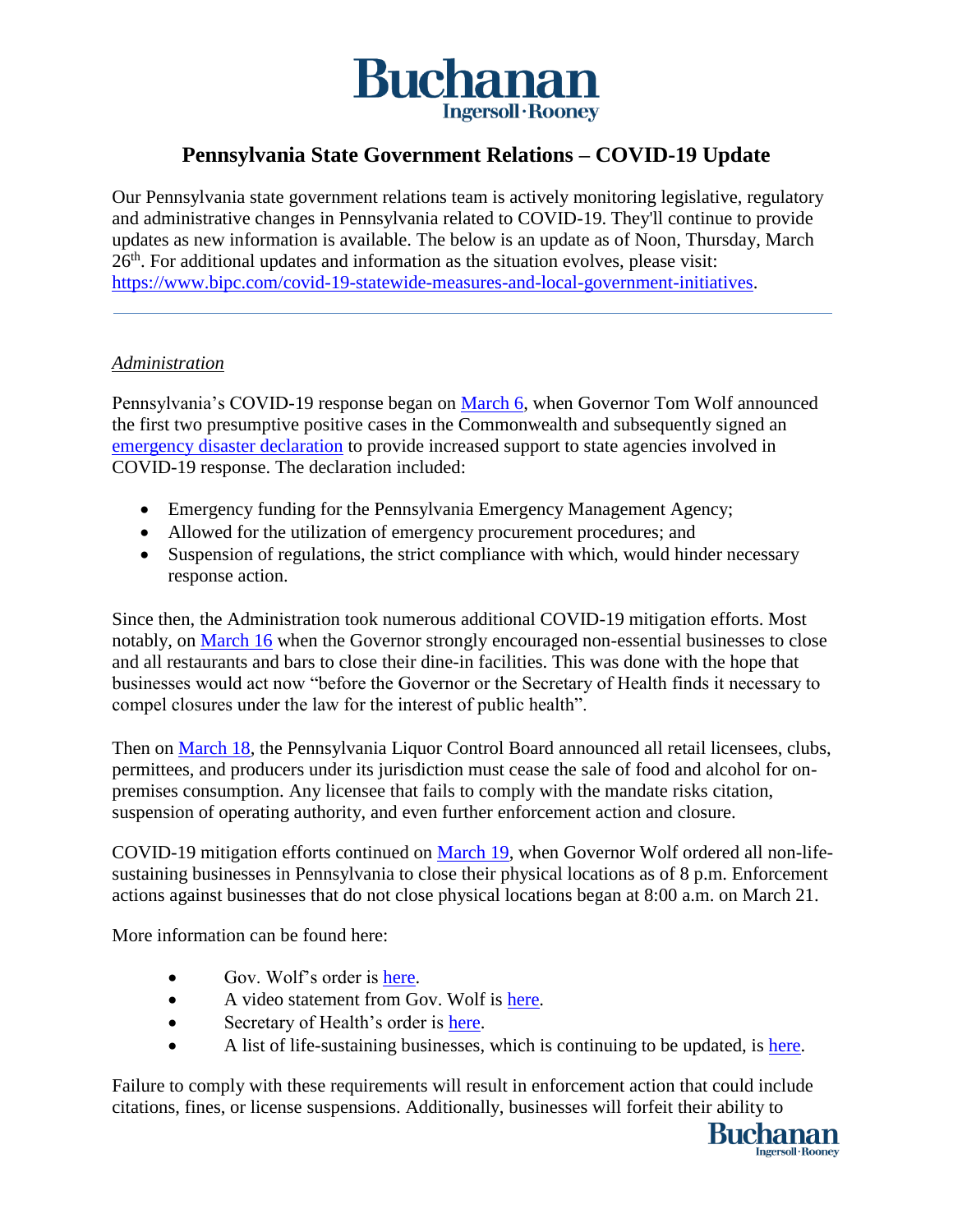receive any applicable disaster relief and/or may be subject to other appropriate administrative action. Such action may include termination of state loan or grant funding, including Redevelopment Assistance Capital Project (RACP) grant funding and/or suspension or revocation of licensure for failing to follow the Governor's mandate.

Finally, in addition to any other criminal charges that might be applicable, the Department of Health is authorized to prosecute noncompliant entities for the failure to comply with health laws, including quarantine, isolation or other disease control measures. Violators are subject to fines or imprisonment.

Businesses that are defined as non-life sustaining under the Governor's order may request a waiver to be allowed to operate from the Department of Community and Economic Development [here.](https://expressforms.pa.gov/apps/pa/DCED/Waiver-process-keeping-physical-locations-open) General queries about business operations may be sent to  $\frac{\text{r}_a-\text{decodes}\,\omega_{\text{p}_a,\text{go}}}{\text{c}_a-\text{c}_b}$ .

At a press conference held on March 23, Governor Wolf and the Department of Health issued a ["stay-at-home" order](https://www.governor.pa.gov/newsroom/governor-wolf-and-health-secretary-issue-stay-at-home-orders-to-7-counties-to-mitigate-spread-of-covid-19/) for all residents in seven counties to prevent further spread of COVID-19 coronavirus. This policy took effect at 8:00 p.m. that evening and will continue for a period of two weeks, until April 6, 2020. The original seven counties were Allegheny, Bucks, Chester, Delaware, Montgomery, Monroe, and Philadelphia. On March 24, Erie county was added to the order and on March 25 the order was expanded again to include Lehigh and Northampton counties.

Under the Governor's order, residents of these counties may leave their residence ONLY to perform any of the following allowable individual activities and allowable essential travel:

### *Allowable Individual Activities*

- Tasks essential to maintain health and safety, or the health and safety of their family or household members (including, but not limited to, pets), such as obtaining medicine or medical supplies, visiting a health care professional, or obtaining supplies they need to work from home.
- Getting necessary services or supplies for themselves or their family or household members, or to deliver those services or supplies to others, such as getting food and household consumer products, pet food, and supplies necessary to maintain the safety, sanitation, and essential operation of residences. This includes volunteer efforts to distribute meals and other life-sustaining services to those in need.
- Engaging in outdoor activity, such as walking, hiking or running if they maintain social distancing.
- To perform work providing essential products and services at a life-sustaining business (see below for details about life-sustaining business activities).
- To care for a family member or pet in another household.

### *Allowable Essential Travel*

 Any travel related to the provision of or access to the above-mentioned individual activities or life-sustaining business activities (as described above).

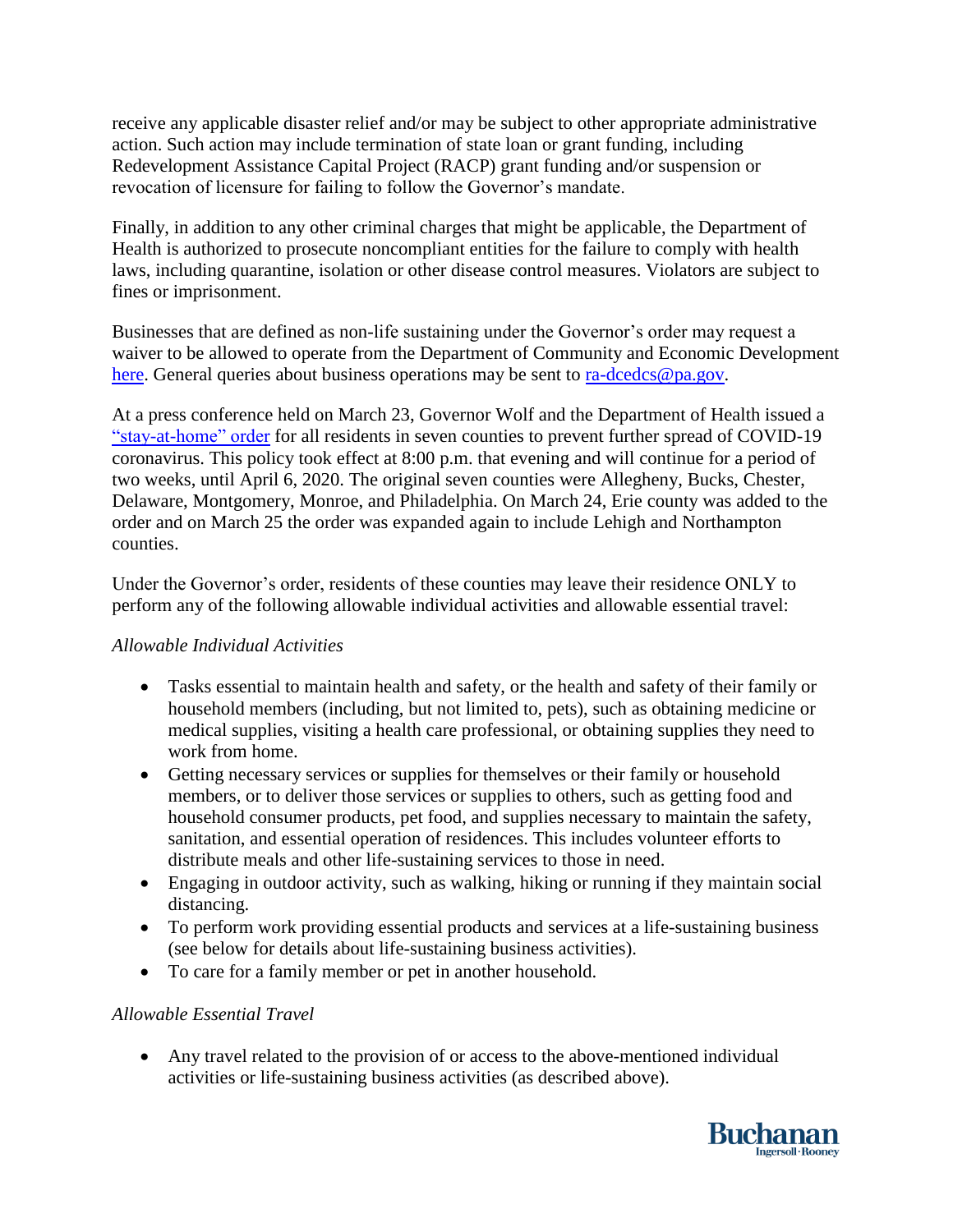- Travel to care for elderly, minors, dependents, persons with disabilities, or other vulnerable persons.
- Travel to or from educational institutions for purposes of receiving materials for distance learning, for receiving meals, and any other related services.
- Travel to return to a place of residence from an outside jurisdiction.
- Travel required by law enforcement or court order.
- Travel required for non-residents to return to their place of residence outside the commonwealth.

# *Exempt Operations*

- Life-sustaining business activities.
- Health care or medical services providers.
- Access to life-sustaining services for low-income residents, including food banks.
- Access to child care services for employees of life-sustaining businesses that remain open as follows: child care facilities operating under the Department of Human Services, Office of Child Development and Early Learning waiver process; group and family child care operating in a residence; and part-day school age programs operating under an exemption from the March 19, 2020 business closure Orders.
- News media.
- Law enforcement.
- The federal government.
- Religious institutions.

On March 25, Governor Wolf [announced](https://dced.pa.gov/programs/covid-19-working-capital-access-program-cwca/) that new funding is available to help small businesses impacted by COVID-19, through a new program under the Pennsylvania Industrial Development Authority's (PIDA) Small Business First Fund, the COVID-19 Working Capital Access Program (CWCA). PIDA authorized making \$60 million available to provide loans of \$100,000 or less to for-profit businesses with 100 or fewer full-time employees. Funds are expected to become available this week.

### *State Agencies*

Below is a list of actions taken by administrative departments in response to COVID-19.

# **[Department of Education](https://www.education.pa.gov/Schools/safeschools/emergencyplanning/COVID-19/Pages/default.aspx) (PDE)**

- Governor Wolf announced a statewide closure of schools for ten business days, effective March 16. On March 23, the Department of Education extended the school closure until at least April 6.
- PDE will not penalize districts/schools that fail to meet the minimum 180-day/hours requirements.
- PSSA testing and Keystone Exams for the 2019-20 school year are cancelled.

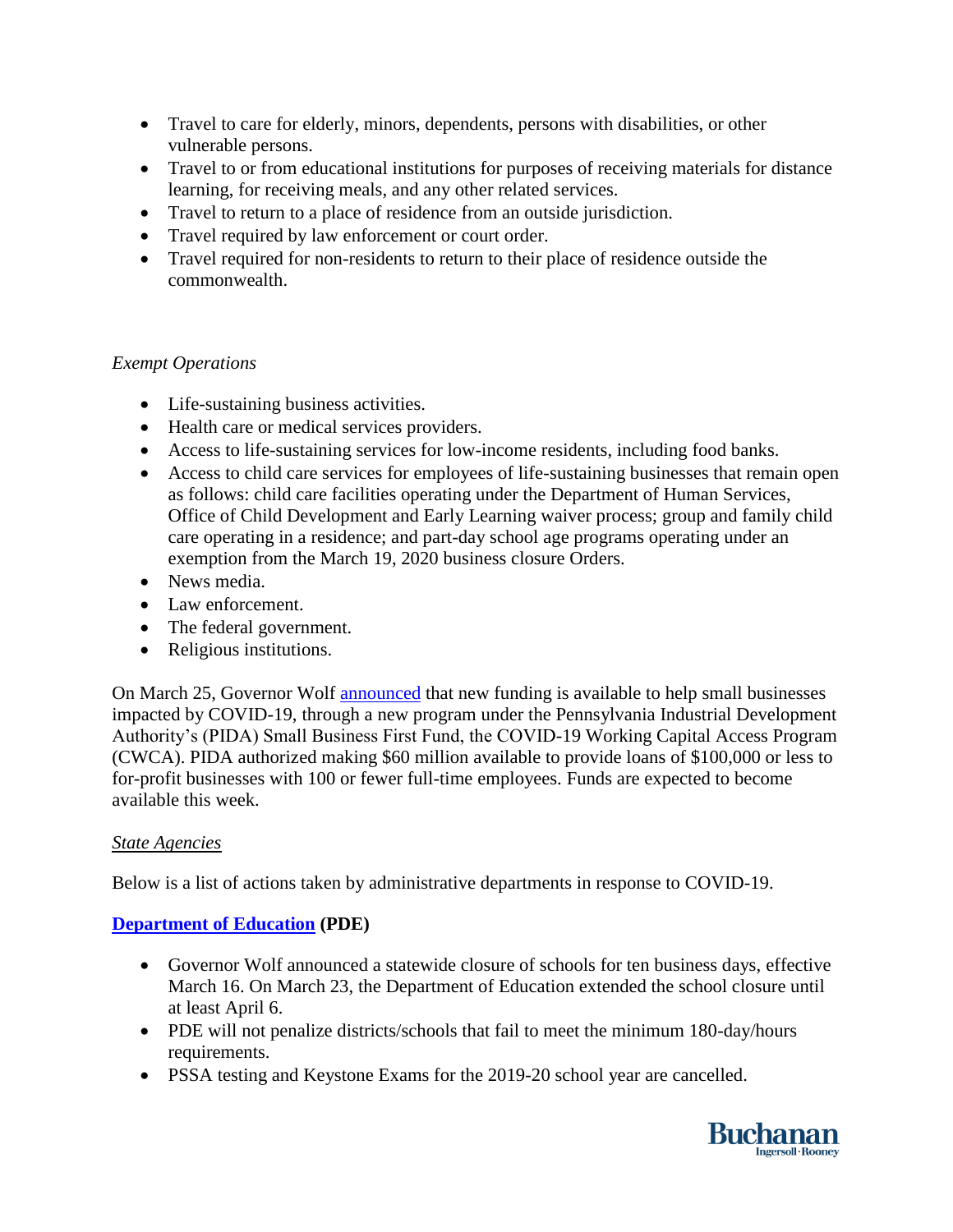# **[Department of Environmental Protection](https://www.dep.pa.gov/Pages/AlertDetails.aspx) (DEP)**

- All offices will remain closed for two weeks, beginning on March 17. Staff are still able to perform duties such as reviewing permits and responding to complaints and environmental emergencies.
- Permittees and operators are expected to meet all terms and conditions of their environmental permits, including conditions applicable to cessation of operations.
- Entities operating under a DEP permit that have ceased or suspended operations or construction, should refer to their permit terms and conditions, as they contain regulatory obligations and details regarding cessation or temporary stoppage of work.
- DEP is suspending the timeframes for providing permit decisions established in the Policy for Implementing the Department of Environmental Protection Permit Review Process and Permit Decision Guarantee.

### **[Department of Labor and Industry](https://www.uc.pa.gov/COVID-19/Pages/default.aspx) (L&I)**

 L&I issued guidance on when displaced employees might be eligible for unemployment compensation (UC) or workers' compensation (WC) benefits.

### **[Department of Revenue](https://www.revenue.pa.gov/Pages/AlertDetails.aspx) (DOR)**

- DOR extended the deadline for taxpayers to file their 2019 Pennsylvania personal income tax returns is extended to July 15, 2020. Penalties and interested on 2019 personal income tax payments through the new deadline will also be waived. This extension applies to final 2019 tax returns and payments, and estimated payments for the first and second quarters of 2020.
- DOR waived penalties for businesses that were required to make Accelerated Sales Tax (AST) prepayments by the March 20 deadline. For April sales tax payments, DOR is waiving the AST prepayment requirement and asking businesses to remit the sales tax collected in March.

### **[Department of State](https://www.dos.pa.gov/Pages/COVID-19-Information.aspx) (DOS)**

• The Governor granted DOS the ability to suspend certain [regulations and requirements](https://www.dos.pa.gov/Pages/COVID-19-Waivers.aspx) for medical providers and facilities in order to give them additional flexibility to respond to the crisis.

### **[Department of Transportation](https://www.penndot.gov/) (PennDOT)**

- All driver license and photo license centers are closed for two weeks, effective March 16. All PennDOT district and county maintenance offices are also closed.
- Construction projects have been suspended in all counties until further notice, however PennDOT crews are available to perform critical functions and emergency maintenance as needed.

### **[Public Utility Commission](http://www.puc.pa.gov/about_puc/covid_19.aspx) (PUC)**

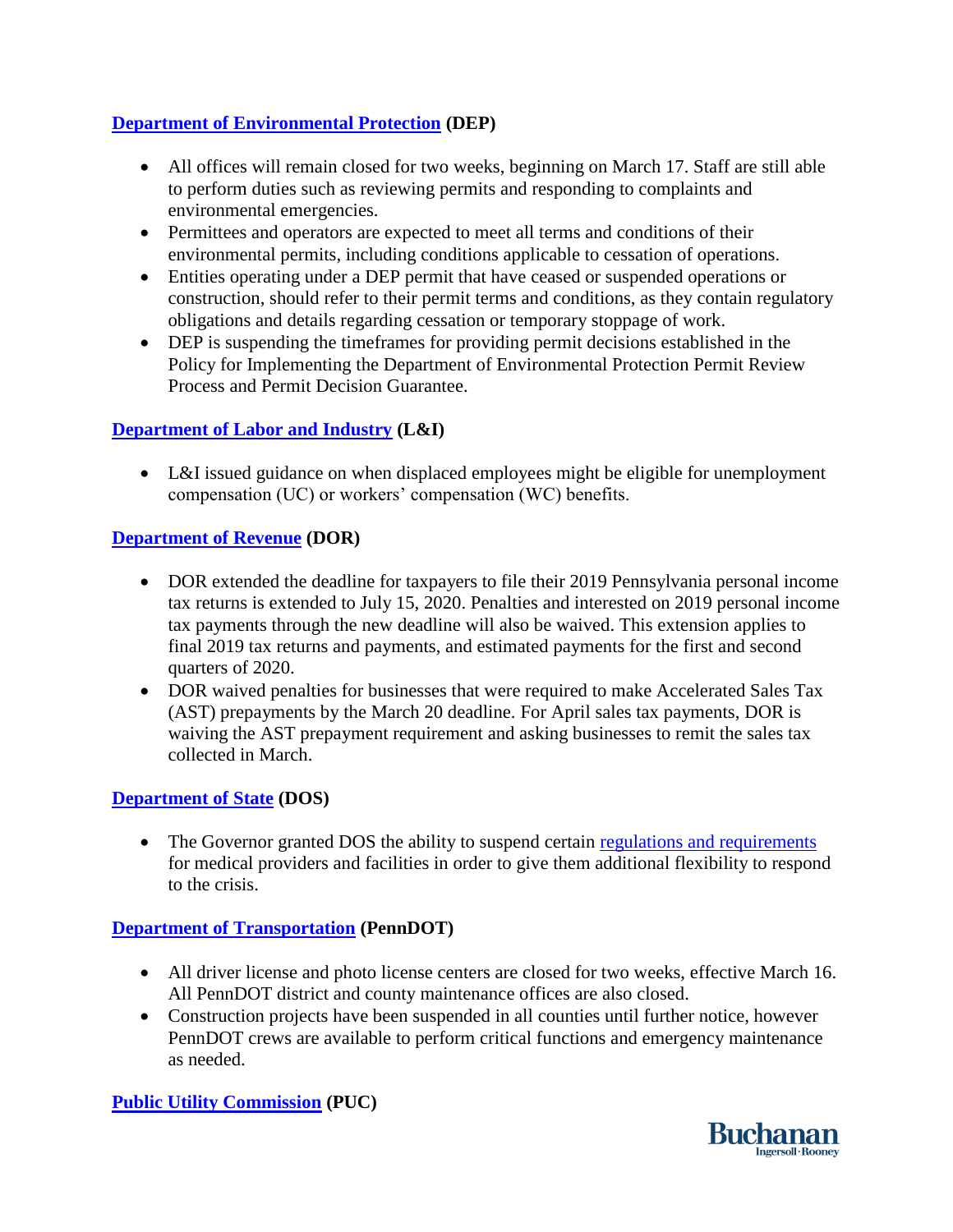- An [emergency order](http://www.puc.pa.gov/about_puc/press_releases.aspx?ShowPR=4327) was signed that suspended all door-to-door, in-person and public event sales activities by agents of competitive electric and natural gas suppliers.
- Another [emergency order](http://www.puc.pa.gov/about_puc/press_releases.aspx?ShowPR=4326) was signed that prohibits electric, natural gas, water, wastewater, telecommunication and steam utility terminations for as long as the Governor's Proclamation of Disaster is in effect.
- A third [emergency order](http://www.puc.pa.gov/about_puc/press_releases.aspx?ShowPR=4329) was signed that permits the modification of regulatory and statutory deadlines and procedural rules affecting filing and service requirements, and time periods established for the PUC to take final action on matters.

### *Legislature*

The House of Representatives held voting session on March 24 and both chambers were in session on March. 25. The following bills passed in both chambers and are with the Governor, with April 4 being the last day for action.

[HB 68](https://www.legis.state.pa.us/cfdocs/billInfo/billInfo.cfm?sYear=2019&sInd=0&body=H&type=B&bn=0068) (Ryan, R-Lebanon) – Unemployment Compensation Law

 Amends the Unemployment Compensation (UC) Law to extend the time period for an employer to request relief from charges from 15 to 21 days and makes changes to the law in response to the COVID-19 emergency in order to comply with Federal law which will allow Pennsylvania to be eligible for Federal UC administration funding as well as Federal emergency UC benefits.

[HB 1232](https://www.legis.state.pa.us/cfdocs/billInfo/billInfo.cfm?sYear=2019&sInd=0&body=H&type=B&bn=1232) (Dunbar, R-Westmoreland) – Fiscal Code

- Permanently establishes the Enhanced Revenue Collection Restricted Account. Revenues collected and the amount of refunds avoided as a result of expanded tax return reviews and tax collection activities by the Department of Revenue will be deposited into the account.
- Provides up to \$50 million of additional funding to be made available for the Commonwealth's COVID-19 response efforts within the health care system.
- Requires available federal funding and any funding made available through the Governor's disaster proclamation to be used before the transfer of funding can occur.
- Extends medical marijuana temporary regulations until November 20, 2021, or upon the Department of Health's publication of the final-form regulations, whichever is sooner.
- Provides temporary powers and duties for Commonwealth agencies at times when an emergency makes it impossible to comply with law relating to state finance or state tax.

[SB 422](https://www.legis.state.pa.us/cfdocs/billInfo/billInfo.cfm?sYear=2019&sInd=0&body=S&type=B&bn=0422) (Vogel, R-Beaver) – Election Code

- Changes the date of the general primary election to June 2, 2020.
- Consolidates polling places.
- Establishes the Pennsylvania Election Law Advisory Board.
- Amends sections relating to absentee and mail-in ballots.

[SB 751](https://www.legis.state.pa.us/cfdocs/billInfo/billInfo.cfm?sYear=2019&sInd=0&body=S&type=B&bn=0751) (Aument, R-Lancaster) – Public School Code

• Revises the educator evaluation system.

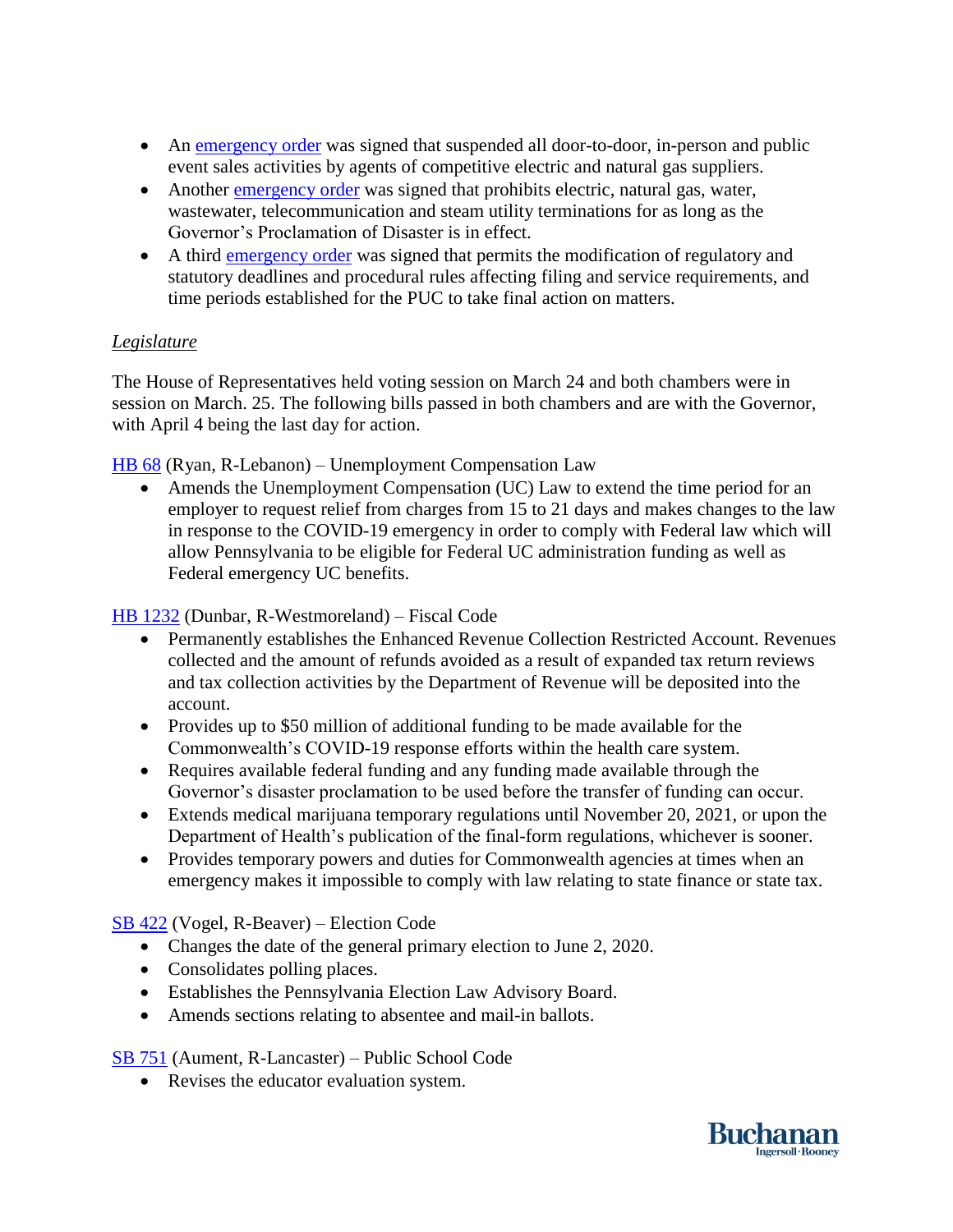- Allows the Secretary of Education to order the closure of all school entities until the threat to health and safety caused by the pandemic of 2020 has ended and waive the requirement that school entities be open for at least 180 days of instruction.
- An employee of a school entity may not receive more or less compensation than the employee would otherwise have been entitled to receive from the school entity had the pandemic of 2020 not occurred.
- School entities must provide cleaning staff with appropriate cleaning materials.
- Notice must be given to all parents of special education students of a school entity's plan for ensuring a free and appropriate public education.
- School entities must make a good faith effort to develop a plan to offer continuity of education using alternative means during the closure period.
- No school entity will see any loss in school subsidies or reimbursements from the Commonwealth as a result of actions taken by the Secretary.
- School entities will be required to keep paying intermediate units and career and technical centers as well as approved private schools and private residential rehabilitative institutions where public schools have placed students.
- Each school entity may renegotiate a contract for school bus transportation services to ensure contracted personnel and fixed costs, including administration and equipment, are maintained during the period of school closure, and will be eligible to receive reimbursement from the state as if the pandemic of 2020 had not occurred.
- The Secretary of Education must apply to the United States Department of Education for testing waivers to permit cancellation of assessments for the 2019-20 school year.
- Standardized testing for home education students is cancelled, as are evaluations of home education programs.
- A school entity may apply to the Secretary for a waiver of any provision of the School Code, regulation of the State Board of Education or standards of the Department directly related to the school entity's staffing needs or impacts the school entity's instructional program or operations as a result of the pandemic of 2020.
- Each active professional educator's current continuing professional education compliance period is extended by one year.

The House and Senate implemented rule changes intended to mitigate the spread of coronavirus. On March 16, the House passed [H.R. 834](https://www.legis.state.pa.us/cfdocs/billInfo/billInfo.cfm?sYear=2019&sInd=0&body=H&type=R&bn=0834) (Cutler, R-Lancaster), which are temporary rules that will no longer require members to be present on the House floor. [According](http://pahousegop.com/News/16896/Latest-News/House-Passes-Historic-Rule-Changes-in-Response-to-COVID-19) to the House Republicans, highlights of the rule changes include:

- Allowing designated voting. Under this temporary rule, members will notify their party's whip of their voting position on legislation, and the whip, or a member designated by the whip, will file a member's vote on the House floor. As for the floor itself, only the speaker, leaders, whips or designated members to those positions would need to be present. The process is the same for committee votes, with the relevant party chairperson collecting the votes ahead of a scheduled vote.
- Suspension of legislative time requirements. This temporary rule shortens all required wait periods related to legislation to three hours. Specifically, the 24-hour posting requirement for bills before a committee is now three hours, the 12-hour requirement